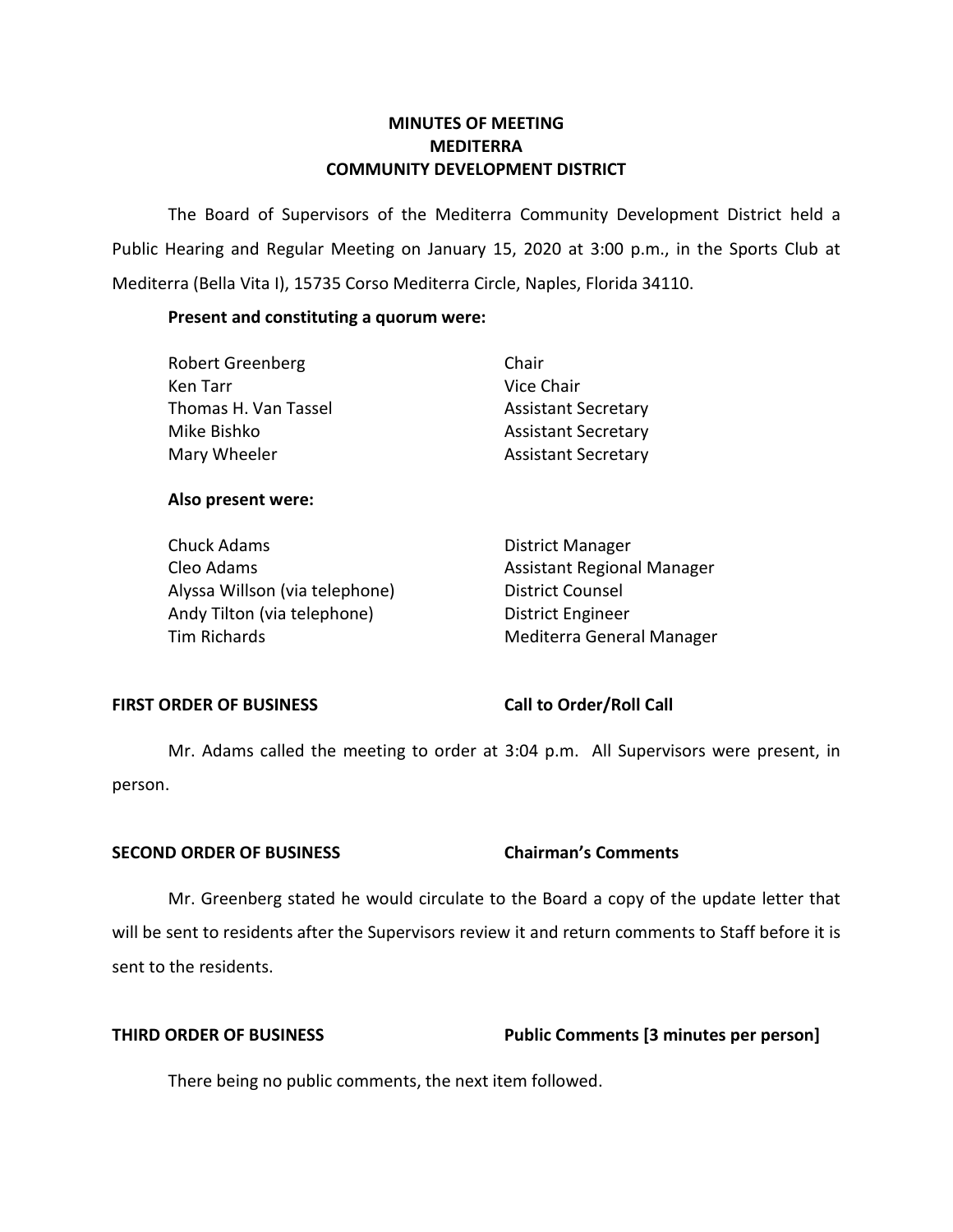## **FOURTH ORDER OF BUSINESS**

 **and Objections to the Adoption of the Amended and Restated Rules of Procedure, Pursuant to Sections 120.54 and 190.035, Florida Statutes Public Hearing to Hear Public Comments** 

# **A. Affidavits/Proofs of Publications**

 **I. Notice of Rule Development** 

## **II. Notice of Rulemaking**

The affidavits of publications were provided for informational purposes.

 **B. Consideration of Resolution 2020-04, Adopting Amended and Restated Rules of Procedure; Providing a Severability Clause; and Providing an Effective Date** 

# **Mr. Adams opened the Public Hearing.**

No members of the public spoke.

## **Mr. Adams closed the Public Hearing.**

Mr. Greenberg presented Resolution 2020-04.

 **On MOTION by Mr. Tarr and seconded by Ms. Wheeler, with all in favor, Resolution 2020-04, Adopting Amended and Restated Rules of Procedure; Providing a Severability Clause; and Providing an Effective Date, was adopted.** 

### **FIFTH ORDER OF BUSINESS**

# **Discussion: District Computerized Record of Proceedings**

 Mr. Tarr expressed his concern that the District was not complying with its Rules of Procedure and having the laptop updated on a regular basis. Ms. Willson reviewed the Statute and stated the District is only required to have one records office in the county with the majority of acreage, which is Collier County. Mr. Adams stated Staff is required on site during a records request and able to retrieve up-to-date documents via the system. At the next meeting, he would present a schedule of when the District's office laptop would be updated. Mr. Richards stated that he receives a hard copy of each meeting's agenda by FedEx at the same time each Supervisor receives their copy. This satisfies the requirement of having the agenda in the District's office as soon as it is available.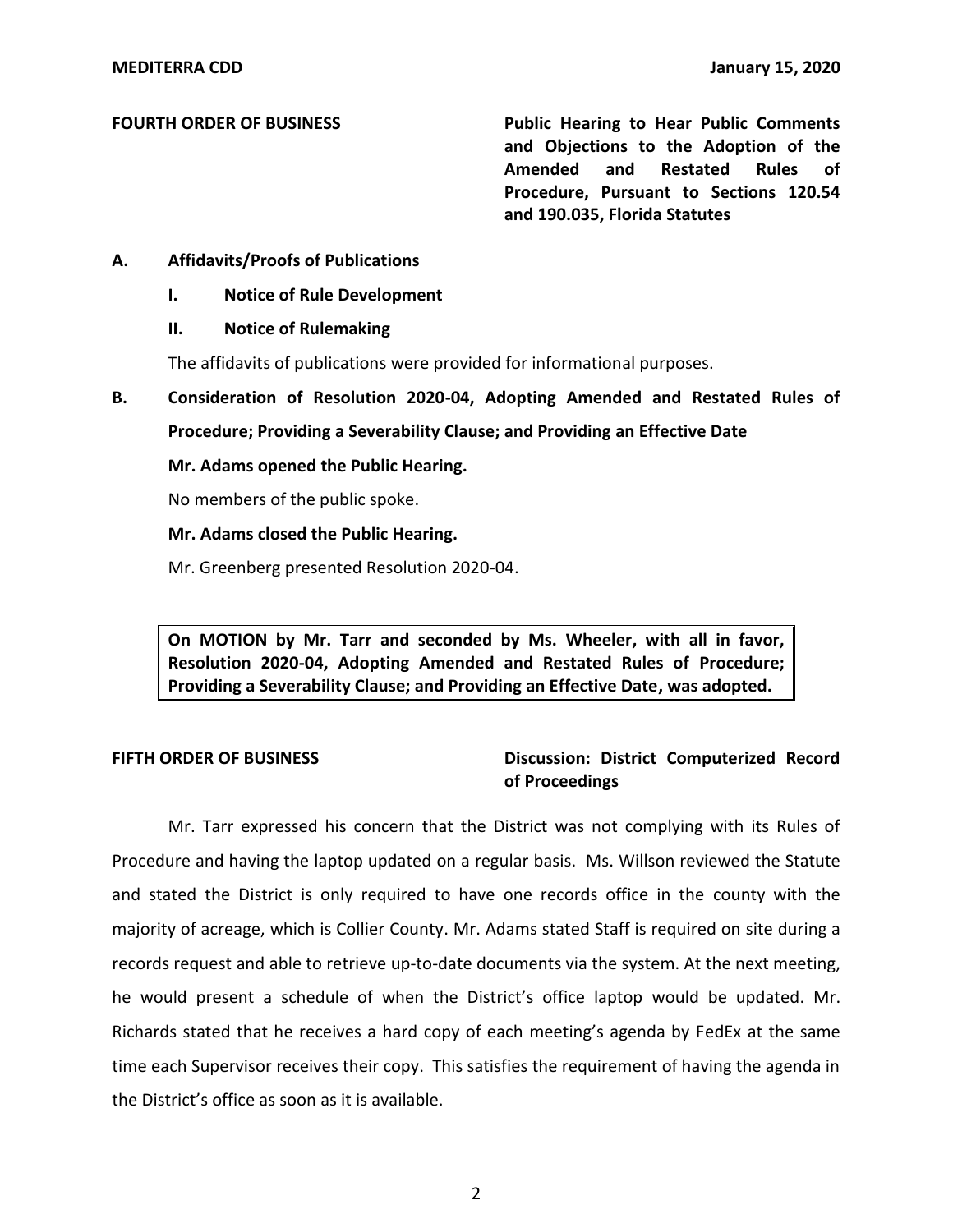### **SIXTH ORDER OF BUSINESS** Continued Discussion: Lake 74

 Mr. Tilton stated he was working on the Coastal Resource Division (CRD) permit application package. The ground elevation survey, typically referred to as topography, was expected to be completed soon. Mr. Greenberg asked when they would need to develop ideas with regard to access areas, how far they can fill in and addressing regulatory issues. Mr. Tilton stated the original site plan was sufficient to present with the application; however, it would need to be updated with the final plan at the point they are ready to build it.

# **SEVENTH ORDER OF BUSINESS Update: Meeting Date Change – May 27, 2020 at 3:00 P.M.**

 Mr. Adams stated that, due to a conflict, the meeting in May was rescheduled to May 27, 2020. Mr. Greenberg stated he will not be attending the meeting in February.

 In response to a question about the upcoming election, Mr. Adams stated discussions would occur in May, as the qualifying period would be in June. A Supervisor asked when Mr. Greenberg planned to speak with the Supervisors whose seats are up for election to determine if they plan to run again.

# **EIGHTH ORDER OF BUSINESS Acceptance** of Unaudited Financial  **Statements as of November 30, 2019**

Mr. Greenberg presented the Unaudited Financial Statements as of November 30, 2019.

 **On MOTION by Mr. Bishko and seconded by Mr. Tarr, with all in favor, the Unaudited Financial Statements as of November 30, 2019, were accepted.** 

### **NINTH ORDER OF BUSINESS** Staff Reports

- **A. District Counsel:** *Hopping Green & Sams, P.A.*  There being no report, the next item followed.
- **B. District Engineer:** *Johnson Engineering, Inc.*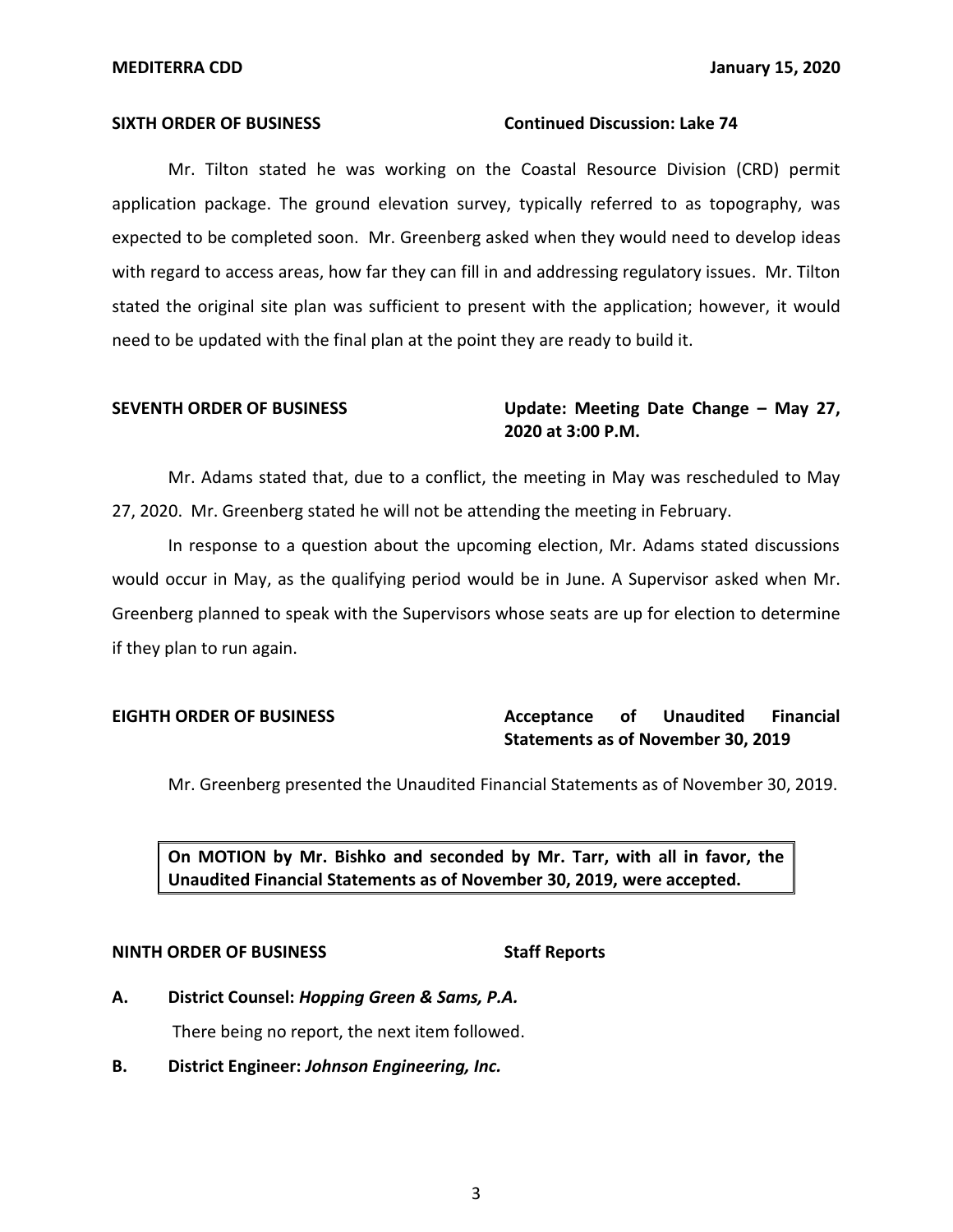Mr. Tilton stated he reviewed the application for the proposed school at the southwest community. The consensus was that no further action was needed. corner of the community, indicating storm water discharge is going south, away from the

## **C. District Manager:** *Wrathell, Hunt and Associates, LLC*

There being no report, the next item followed.

## **NEXT MEETING DATE: February 19, 2020 at 3:00 P.M.**

## o **QUORUM CHECK**

 Supervisors Tarr, Bishko, Wheeler and Van Tassel confirmed their attendance, in person, at the February 19, 2020 meeting. Mr. Greenberg would not attend.

## **D. Operations Manager:** *Wrathell, Hunt and Associates, LLC*

## **Key Activity Dates**

 Mr. Tarr received photographs of debris left after the streets were swept; however, to obtain better results, he asked to have the street sweeping schedule changed to early morning. Discussion ensued regarding the contract cancellation terms, whether the contractor swept the gutters, cost of services, etc. Ms. Wheeler was asked to forward the photographs taken in front of her home to Mrs. Adams, who would address the issues with the contractor. Mr. Richards would ask his team to confirm the sweeper is cleaning the gutters.

 **On MOTION by Mr. Tarr and seconded by Mr. Bishko, with all in favor, authorizing Staff to begin the 30-day cancellation notice process to terminate the street sweeping contract, if the vendor is unable to comply with the District's request, was approved.** 

 The portion of the Key Activity Dates report regarding providing Mr. Richards with the street sweeping schedule would be removed.

### **TENTH ORDER OF BUSINESS**

# Approval of November 20, 2019 Regular **Meeting Minutes**

 Mr. Greenberg presented the November 20, 2019 Regular Meeting Minutes. All edits were previously submitted to Management.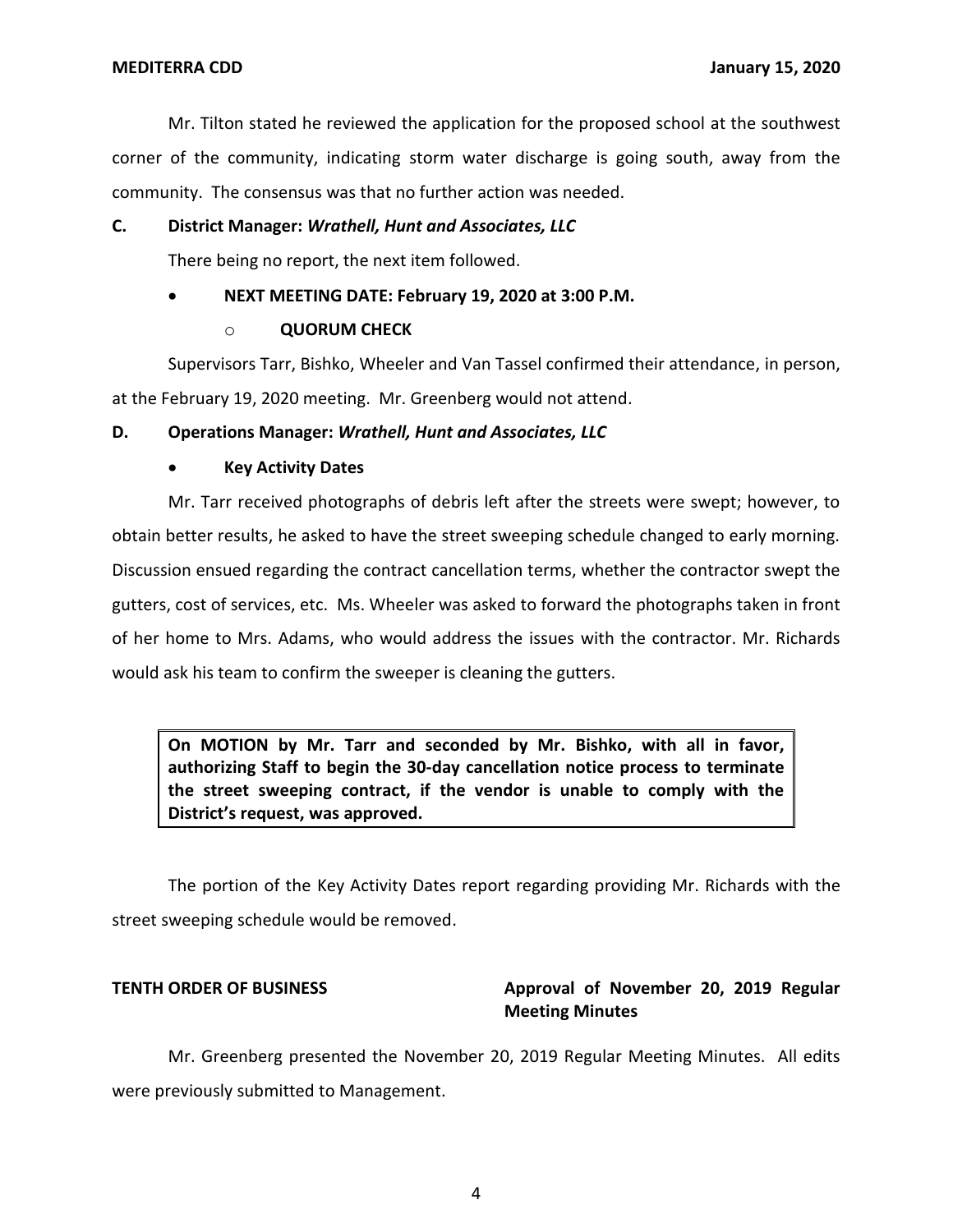**On MOTION by Ms. Wheeler and seconded by Mr. Bishko, with all in favor, the November 20, 2019 Regular Meeting Minutes, as amended to include edits previously submitted to Management, were approved.** 

**ELEVENTH ORDER OF BUSINESS** Action/Agenda or Completed Items

Item 6 was ongoing.

Items 12 and 14 were completed.

Item 9 was removed.

 Item 12: Completed: Revised description to include, until IL Cuore makes a request to the District to perform tasks in the Preserve Management plan, on their behalf, this item was moved to the completed list.

 Item 14: Mr. Adams would send the list of subject matters that warrant holding a closed session to the Board.

 Item 6: Mr. Richard's Staff would provide the deer hunter reports to Mr. Adams, on an ongoing basis, when received. Mr. Richards would forward the deer hunting license agreement, insurance documents and current reports to Mr. Adams for distribution to the Board.

# **TWELFTH ORDER OF BUSINESS Old Business**

There being no old business, the next item followed.

### **THIRTEENTH ORDER OF BUSINESS Supervisors' Requests**

 Mr. Tarr asked questions about the preserves and asked for the inspection schedule to be added to the Key Activity Dates List. Mrs. Adams and Mr. Adams responded to questions posed by Mr. Tarr, as follows:

 $\triangleright$  The preserves are inspected twice a year, at the start of dry season and right before wet season, and treated at that time, if necessary.

 $\triangleright$  The District is required, by statute, to keep the conservation area exotic and invasive free, it is up to Management to initiate policy.

 In response to a question of considering the use of drones to survey areas in the District, Mr. Adams stated that he and Mrs. Adams were getting licensed to perform remote inspections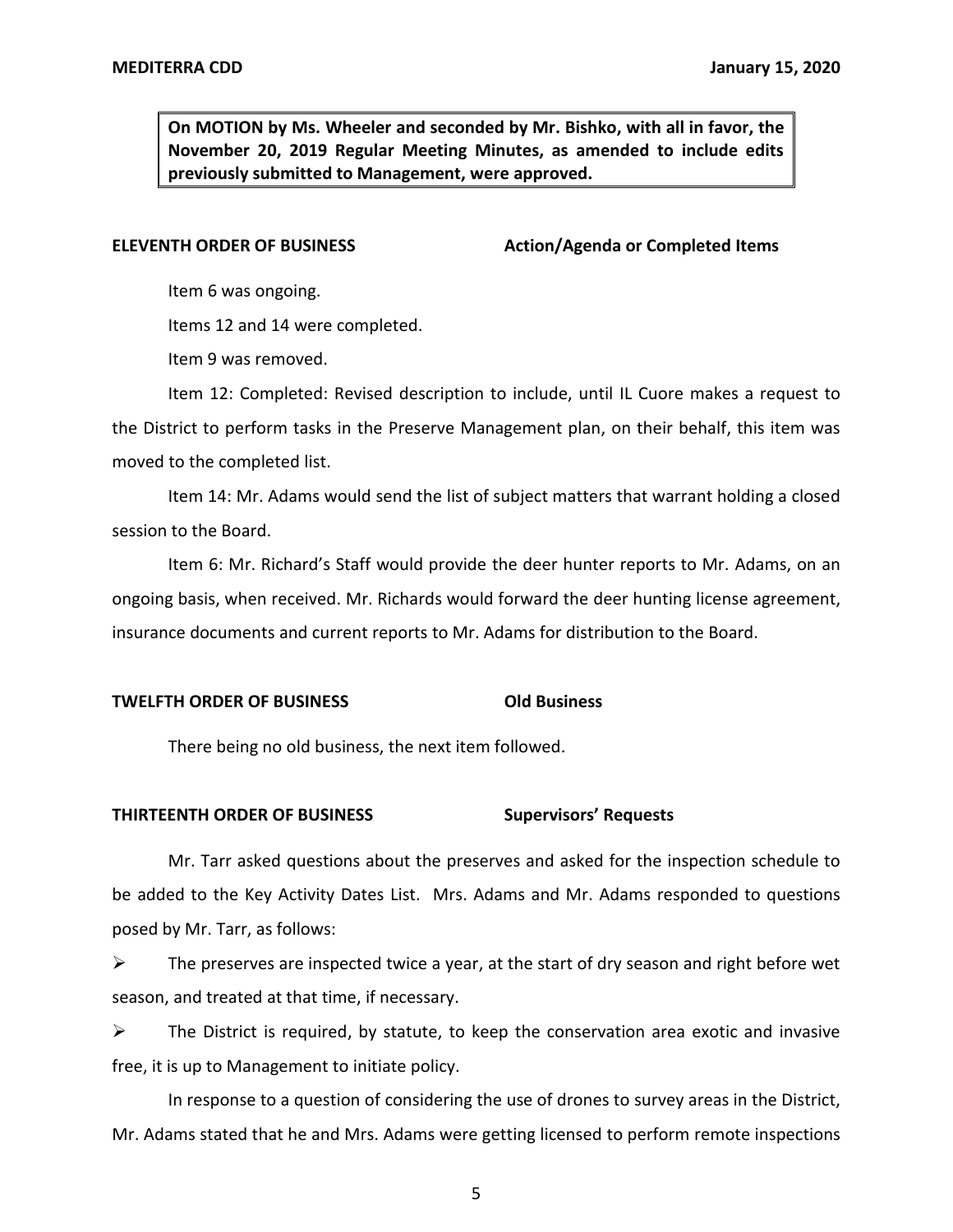**MEDITERRA CDD** 

 of the preserves and lakes, which would enable Staff to collect data in real time, as outsourcing was cost prohibitive. Discussion about the use of drones would be included on the agenda, once they have the details.

 Mr. Bishko asked if the District is required to police the area for exotics and if security for the MCA or The Club tours the area before nightfall. Mr. Adams stated the exotics are sprayed and any unusual conditions would be reported. Mr. Greenberg stated, if tours are being done before nightfall, it would be The Club not MCA, as there has been no need to heighten security in the last two years. He confirmed the MCA took advantage of the six month rule regarding fire prevention and debris removal but not The Club.

 Mrs. Adams stated the next wetland inspection was set for February or early March. She would forward the schedule upon receipt.

### **FOURTEENTH ORDER OF BUSINESS Public Comments**

There being no public comments, the next item followed.

### **FIFTEENTH ORDER OF BUSINESS Adjournment**

There being nothing further to discuss, the meeting adjourned.

 **On MOTION by Mr. Tarr and seconded by Ms. Wheeler, with all in favor, the meeting adjourned at approximately 3:53 p.m.** 

### [SIGNATURES APPEAR ON THE FOLLOWING PAGE]